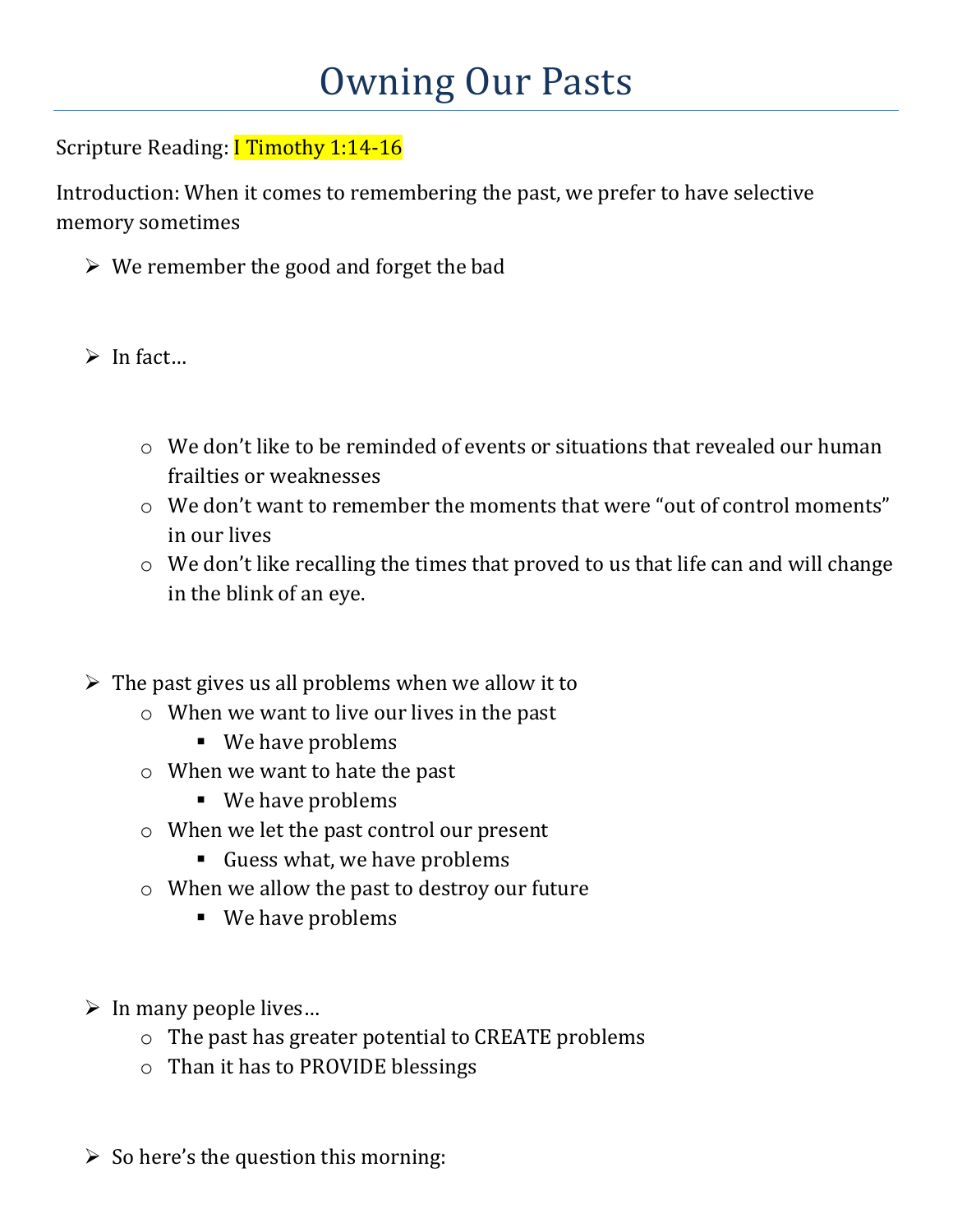- o WHAT SHOULD EACH OF US DO ABOUT AND WITH OUR PAST?
- o It's simple when you hear the solution:
	- **-** OWN IT-THAT'S RIGHT OWN YOUR PAST!
- $\triangleright$  But here's the thing:
	- o YOU have the power to reduce the past and how much or how many problems it creates in your life
	- o You do that by owning it!

#### **I. WE LIVE IN AN AGE OF DENIAL**

- A. The most common way to deal with our past in today's society is to deny it
- B. There are many ways to practice denial, but two are commonly used
- C. The 1st is to declare that the past never happened.
- D. The 2nd is to declare that the past is responsible for everything bad in your life.

#### **II. Let's be real and put some things into perspective for a minute**

- A. There are some people that have been so blessed that they've not had many bad experiences in life
- B. And there are some whose past have been one horrible event after another
- C. But for the most of us in this room this morning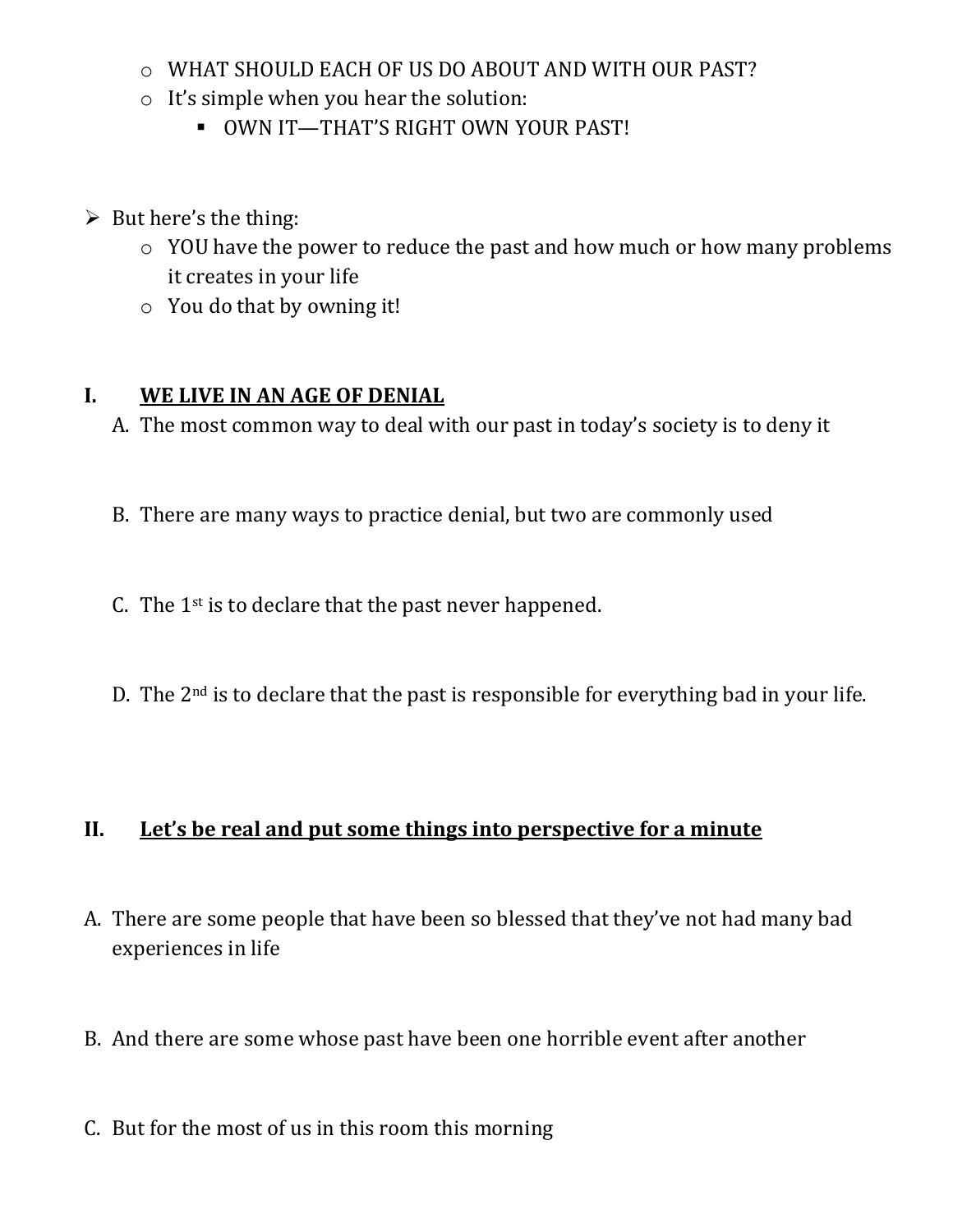- 1. Our lives have been a mixed bag of good and bad experiences
- D. So what do we do with these bad and horrible events of our past?
	- 1. Some people live in denial
		- i. Their bad experience actually did happen, but in their minds the event never occurred
		- ii. Though they struggle in their lives because of this event or events that were never resolved
		- iii. in their minds, it never happened so they don't deal with them
		- iv. They lie there dormant and causing problems in the now
	- 2. Some people refuse to accept any responsibility for their present life because of what happened in their past.
		- a. They live in the "victim mentality" state of mind
		- b. Because they were victimized, they think and act like a victim
		- c. In their minds, they must be who they are because of happened to them in their past
		- d. They accept no responsibility to change themselves
- E. Some people own their past
	- a. Their past is their past
	- b. It serves no purpose to deny their past
	- c. So they accept it
	- d. It's their past
	- e. And so it's their experience to grow from
	- f. They step up and accept responsibility for their present
	- g. They realize they are free to make choices
	- h. They can grow spiritually
	- i. And they realize that both the present and the future can change for the better
- F. Church, God want you to own your past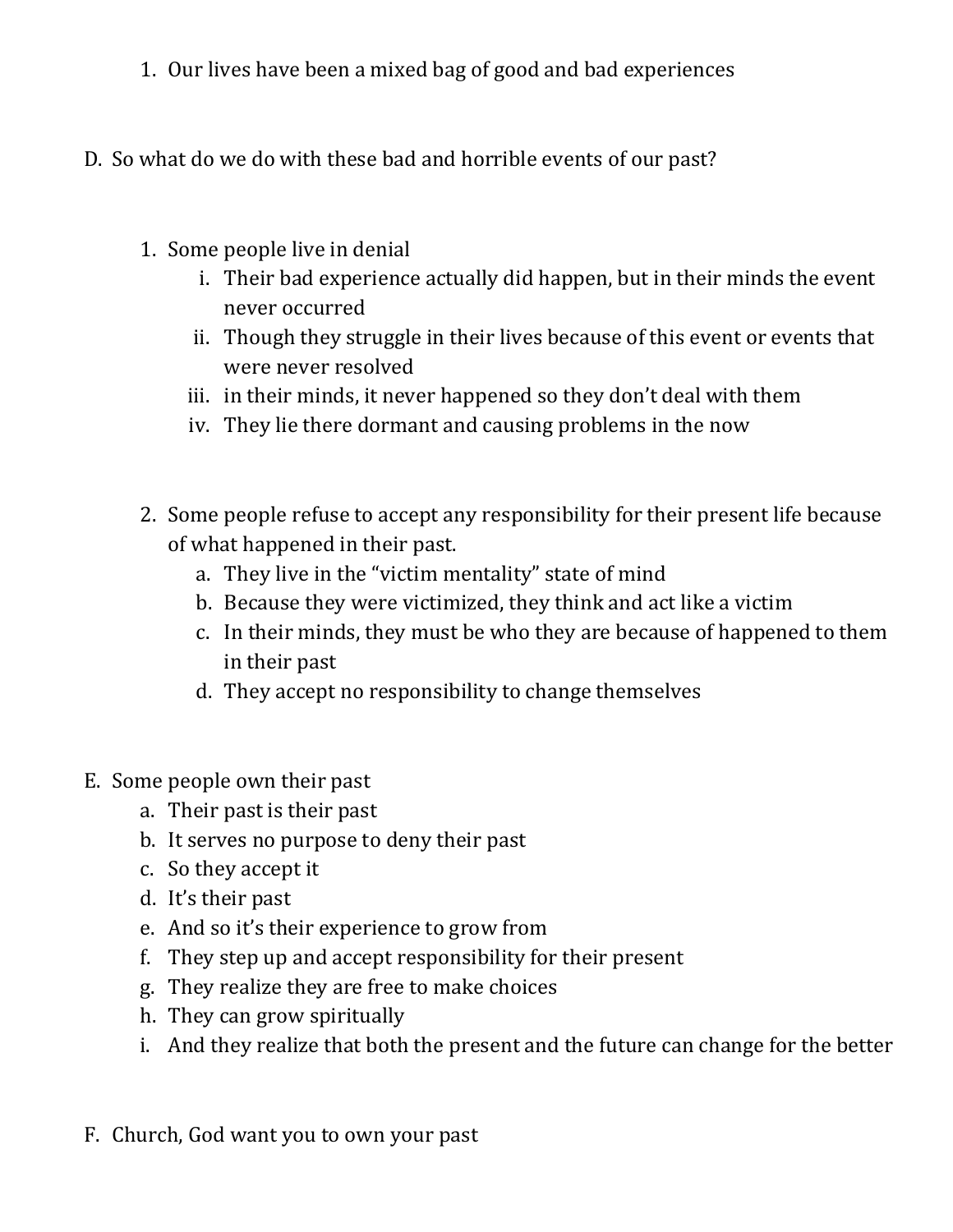- a. God knows the 1st step in being freed from our past is owning it
- b. God know that for repentance to fully occur in our hearts and minds
- c. WE MUST OWN OUR PAST

### **III. MANY ARE IMPRESSED WITH THE EXAMPLE OF LIFE CHANGE AND PAST OWNING OF PAUL**

- A. Prior to his conversion, Paul was an aggressive and especially hostile man toward followers of Christ.
	- a. He played a role in the murder of Stephen in **Acts 7:58 and Acts 8:1**
	- b. He directed a house to house search for those of the Way in Jerusalem intent on shutting down and destroying the 1st Century Church
	- c. He drug men and women off to prison because they were followers of Christ
	- d. And when he had the opportunity he voted for their execution, all because they were followers of Christ
- B. After his conversion, Paul was a self-sacrificing man, non-violent man
	- a. He used his mind and words to teach, encourage, and persuade people to follow Jesus
- C. This change occurred for two reasons
	- a. **1st:** The who thought Jesus was an impostor became the man who placed total faith and total confidence in Jesus as the Messiah
		- i. Galatians  $2:20$ , "I have been crucified with Christ; it is no longer I who live, but Christ lives in me; and the *life* which I now live in the flesh I live by faith in the Son of God, who loved me and gave Himself for me."
	- b. **2nd**: Paul owned his past.
		- i. In the Roman courtroom in Acts 26: 9-11, "*Indeed, I myself thought I must do many things contrary to the name of Jesus of Nazareth. 10 This I also did in Jerusalem, and many of the saints I shut up in prison, having received authority from the chief priests; and when they were put to death, I cast my vote against them . 11 And I punished them often in every*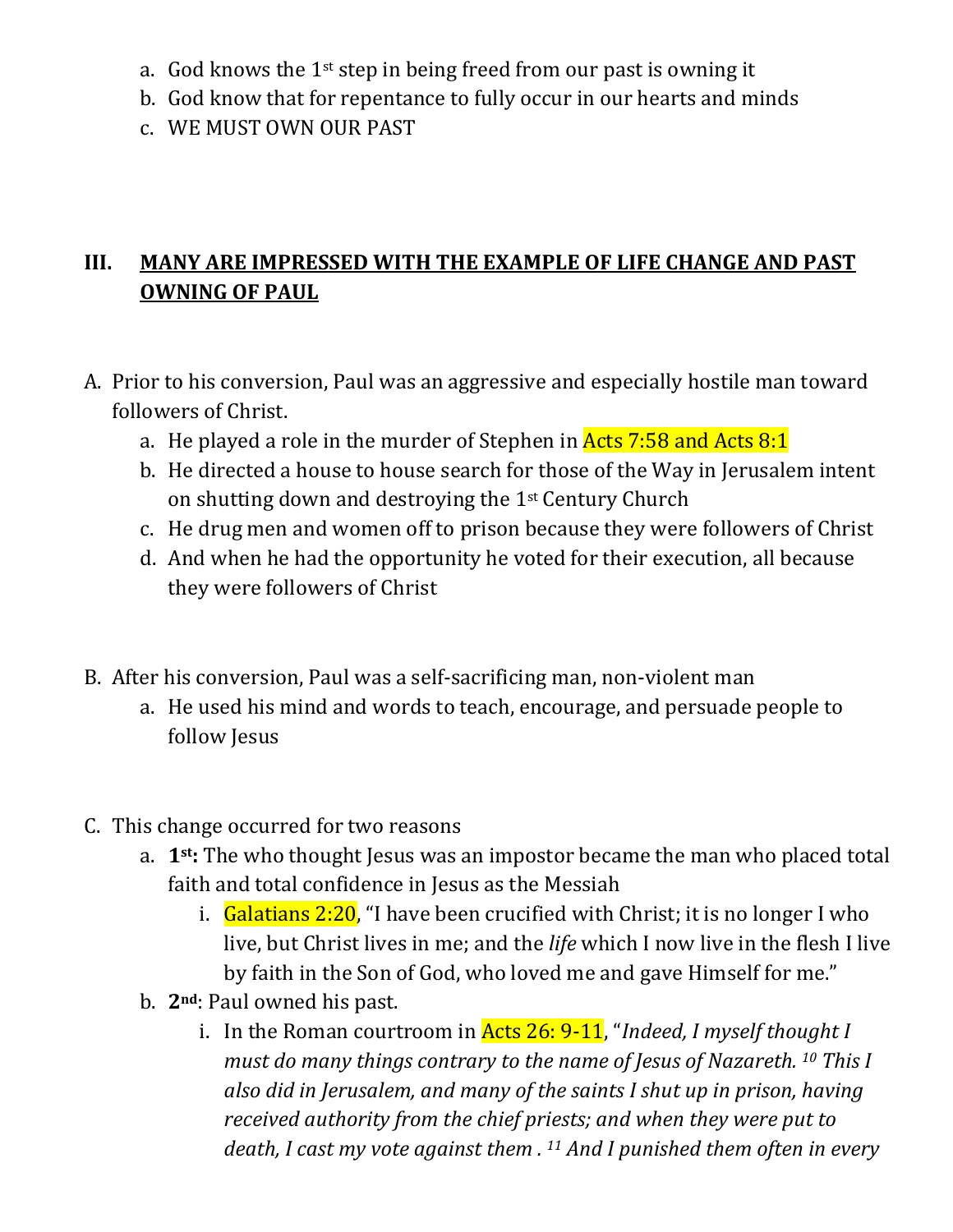*synagogue and compelled them to blaspheme; and being exceedingly enraged against them, I persecuted them even to foreign cities."*

- ii. Understand this church…
	- 1. Paul never denied his past
	- 2. He never said it didn't happen
	- 3. He accepted full responsibility for what he's done
- c. Because he knew he was forgiven, because he knew where his strength was, and because he trusted in God.
	- i. He never, ever retained his guilt
	- ii. He retained the memory of his past
	- iii. But he never let it direct his life
	- iv. He let God direct his life and his thoughts

# **IV. SIX REASONS YOU SHOULD OWN YOUR PAST**

- A. **1st:** You are to be transformed
	- a. Romans  $12:1-2$ , "I beseech you therefore, brethren, by the mercies of God, that you present your bodies a living sacrifice, holy, acceptable to God, *which is* your reasonable service. 2 And do not be conformed to this world, but be transformed by the renewing of your mind, that you may prove what *is* that good and acceptable and perfect will of God."
	- b. God's objective in you and me is to bring into existence a person and a life that has not existed before
	- c. I doubt change can occur unless I own who and what I was before I entered Christ
- B. **2nd:** Owning my past will not permit me to enter denial or reject responsibility for my life
- C. **3rd**: Owning my past is essential in the process of repentance
	- a. Repentance requires recognition of evil and the decision to redirect my life
	- b. I can't redirect until I recognize the evil in my life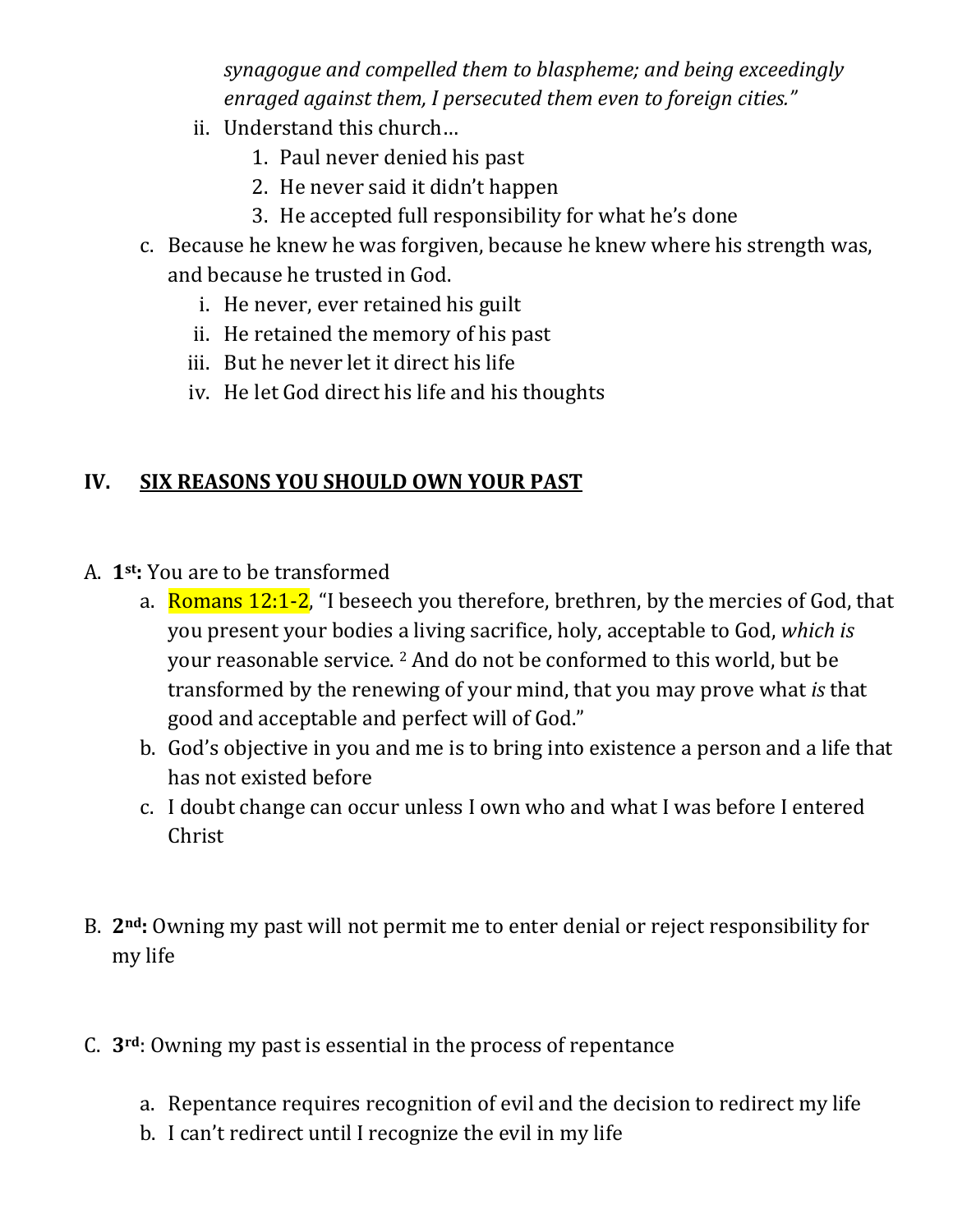- D. **4th:** Owning your past enables you to value your forgiveness and your salvation
	- a. If I don't recognize that I need forgiveness, I cannot properly value or appreciate my forgiveness
	- b. If I never felt lost, I cannot value my salvation
- E. **5th:** Owning my past provides me with a powerful motivation for commitment
	- a. When I value God's forgiveness, commitment becomes the heartbeat of my salvation
	- b. I'm not committed because I have to be
		- i. I'm committed because I want to be
		- ii. I come to realize that it's impossible to express my appreciation for the grace and mercy that saves me and sustains me
- F. **6th:** Owning my past results in living and growing in love for God that literally consumes my life.
	- a. That love is the basis of my service to God everyday of my life
	- b. I serve God…
		- i. Willingly
		- ii. Freely
		- iii. And completely
		- iv. All because I love Him so much

### **V. PLEASE UNDERSTAND THAT OWNING OUR PAST CANNOT CHANGE GODS OPINION OF US.**

- A. God sees us in the clear and full knowledge of who we are and what we are
	- a. His view is not limited, obscured, or distorted
	- b. God knows everything we feel, we think, and we do
	- c. He knows all our emotions, our attitudes, and our motives
	- d. Owning our past creates no problems for God
		- i. When we own our past
		- ii. We are only admitting what God has always known